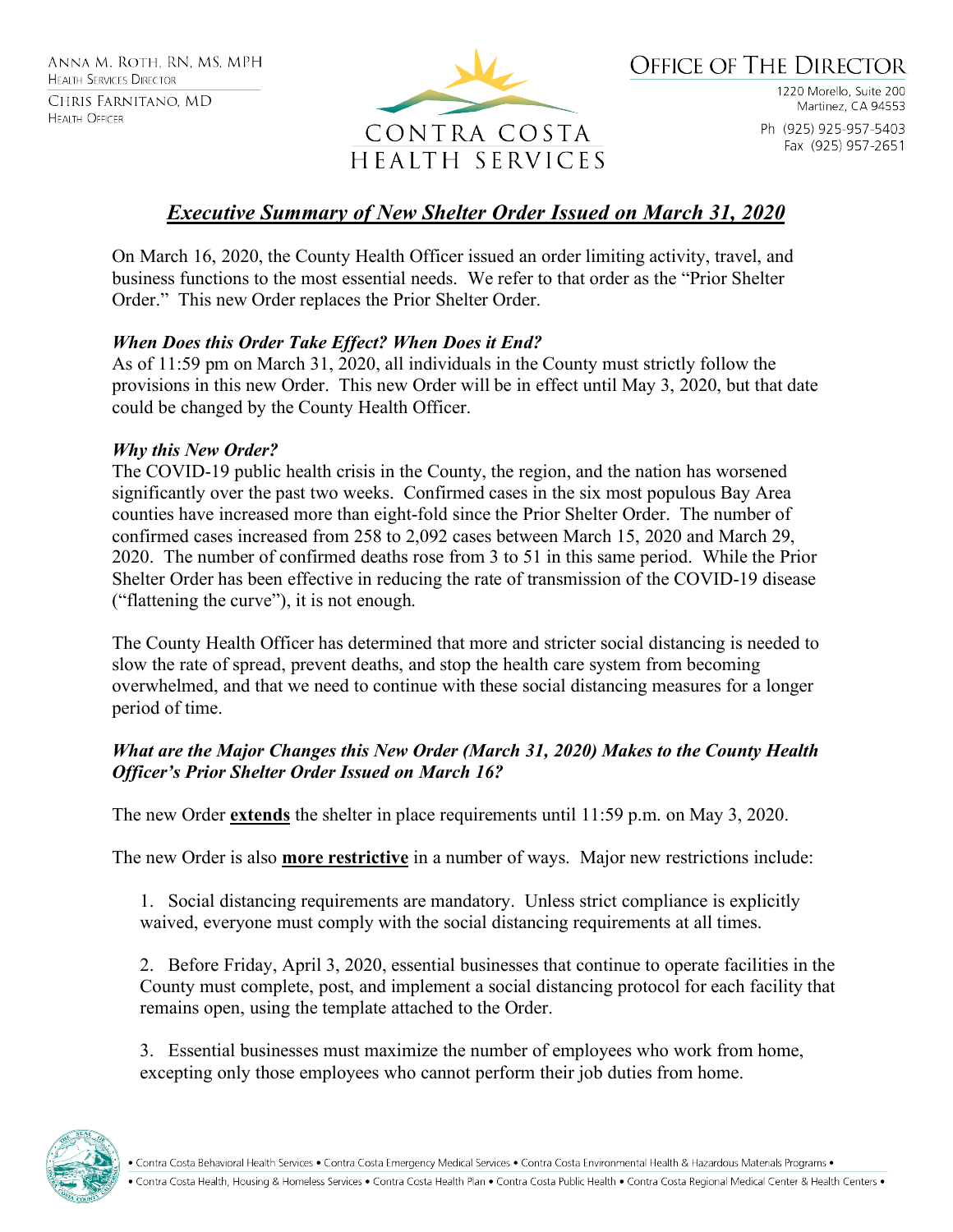4. Essential businesses that continue to operate facilities in the County must scale down operations to their essential component only.

5. Businesses that supply products needed for people to work from home are no longer essential businesses under the Order, and must cease operations (except minimum basic operations) at facilities in the County.

6. Use of playgrounds, dog parks, public picnic areas, and similar recreational areas is prohibited. These areas must be closed to public use.

7. Use of shared public recreational facilities such as golf courses, tennis and basketball courts, pools, and rock walls is prohibited. These facilities must be closed for recreational use.

8. Sports or activities that require use of shared equipment, like frisbees, basketballs, baseballs, and soccer balls, may only be engaged in by members of the same household.

9. Most construction—residential and commercial—is prohibited. Exceptions are made for healthcare facility construction directly related to the COVID-19 response; affordable housing; public works projects when designated as essential by the lead governmental agency; shelters and temporary housing; projects necessary to provide critical services to certain vulnerable individuals; construction necessary to secure an existing construction site; and limited essential residential or business repairs.

The new Order also makes **important clarifications**. Major clarifications include:

1. Crowding at beaches, public parks, and open spaces has been a problem. The Health Officer, government, or entity that manages the space may adopt restrictions to reduce crowding and risk of COVID-19 transmission, including limiting number of entrants, restricting vehicular access, or complete closure.

2. Essential businesses must follow industry-specific guidance issued by the County Health Officer related to COVID-19.

3. Childcare facilities may only provide care to children or dependents of individuals working for essential businesses, providing essential governmental functions, or performing minimum basic operations for non-essential businesses.

4. Individuals may move residences only if it is not possible to wait until the Order expires, such as if a move is already planned or if it is necessary for safety or habitability.

5. Landscapers and similar service professionals may only provide services necessary to maintain the sanitation, habitability, or operation of residences or businesses, or for safety reasons. They may not provide services that are cosmetic or for general upkeep.

For a complete list of significant changes, see the "Detailed Summary of Changes."

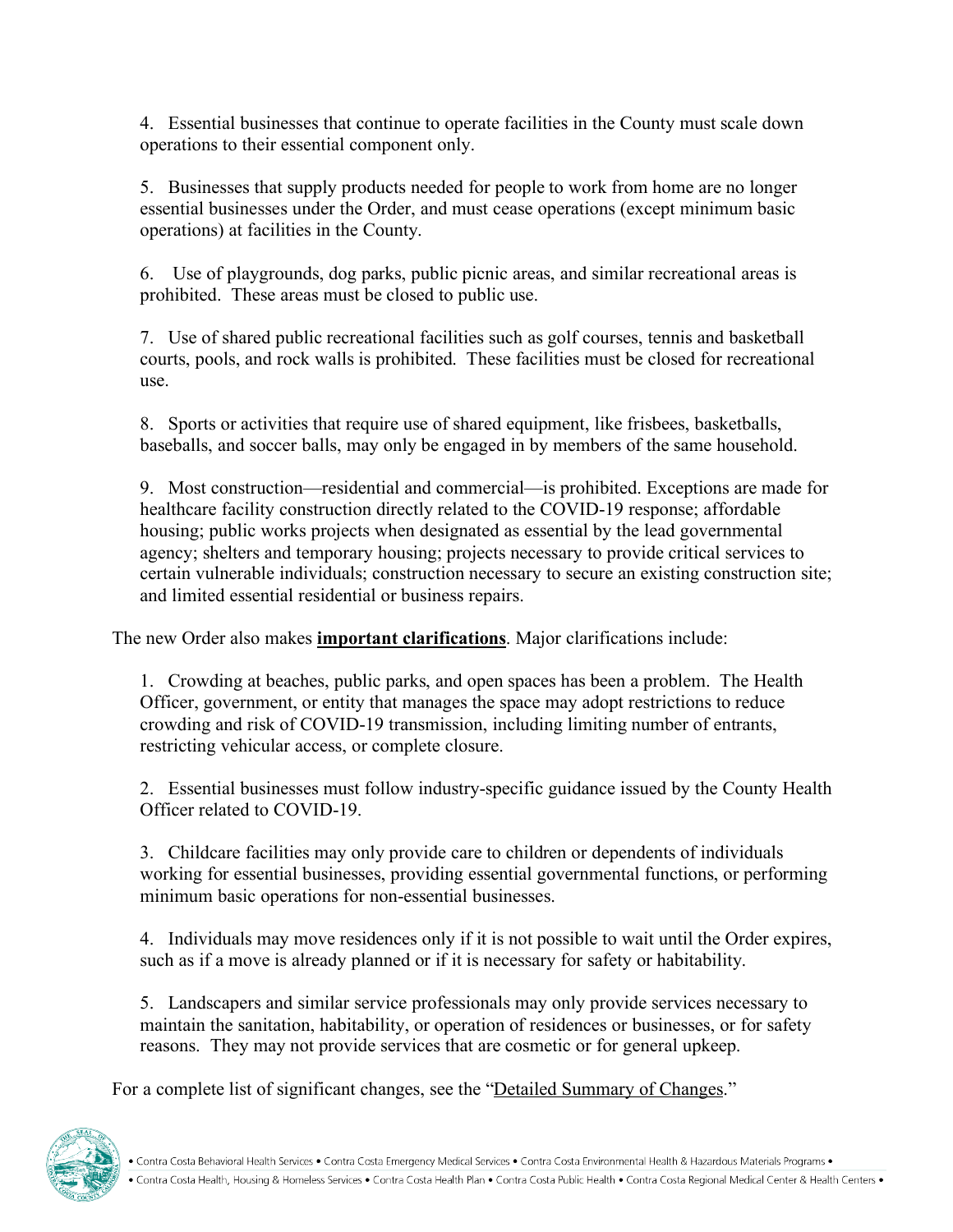# *Detailed Summary of Changes – New Shelter Order Issued on March 31, 2020*

# *I Want More Detail. What Does this Order Change or Clarify?*

This Order strengthens, extends, and clarifies the restrictions in the Prior Shelter Order. It also adds critical new restrictions. Here is a complete list of significant changes and clarifications. See the Order and the FAQs for additional details:

### *For Everyone:*

• The Order is in effect until Sunday, May 3, 2020 at 11:59 p.m., unless the Health Officer extends or shortens it.

Social distancing requirements are mandatory for everyone, including essential workers. These requirements include maintaining six-foot social distancing between individuals who are not members of your household. There are some exceptions—like when social distancing is impossible or inadvisable.

• Individuals may move residences only if it's not possible to wait until after the Order expires. In other words, you can move if the move is already planned or if it's necessary to maintain shelter, to stay safe, or to stay in a livable residence.

If you move into or out of the Bay Area region, you are strongly encouraged to quarantine for 14 days, following the guidance of the U.S. Centers for Disease Control and Prevention.

• In addition to activities allowed under the Prior Shelter Order, you may leave your residence to:

- $\checkmark$  Attend a funeral with no more than 10 individuals present.
- $\checkmark$  Manage after-death arrangements and burial.
- $\checkmark$  Arrange for shelter or avoid homelessness.
- $\checkmark$  Avoid domestic violence or child abuse.
- $\checkmark$  Travel for parental custody arrangements.
- $\checkmark$  Travel to a temporary residence to avoid exposing others to COVID-19.

#### *For Healthcare:*

• You are allowed to leave your residence to access any healthcare services, including elective and preventative care services.

• You are allowed to leave your residence to work or volunteer at healthcare operations, as well as to provide or access health care services.

• Blood banks and blood drives can continue to operate. You're allowed to work or volunteer for blood banks or blood drives, and you can donate blood.

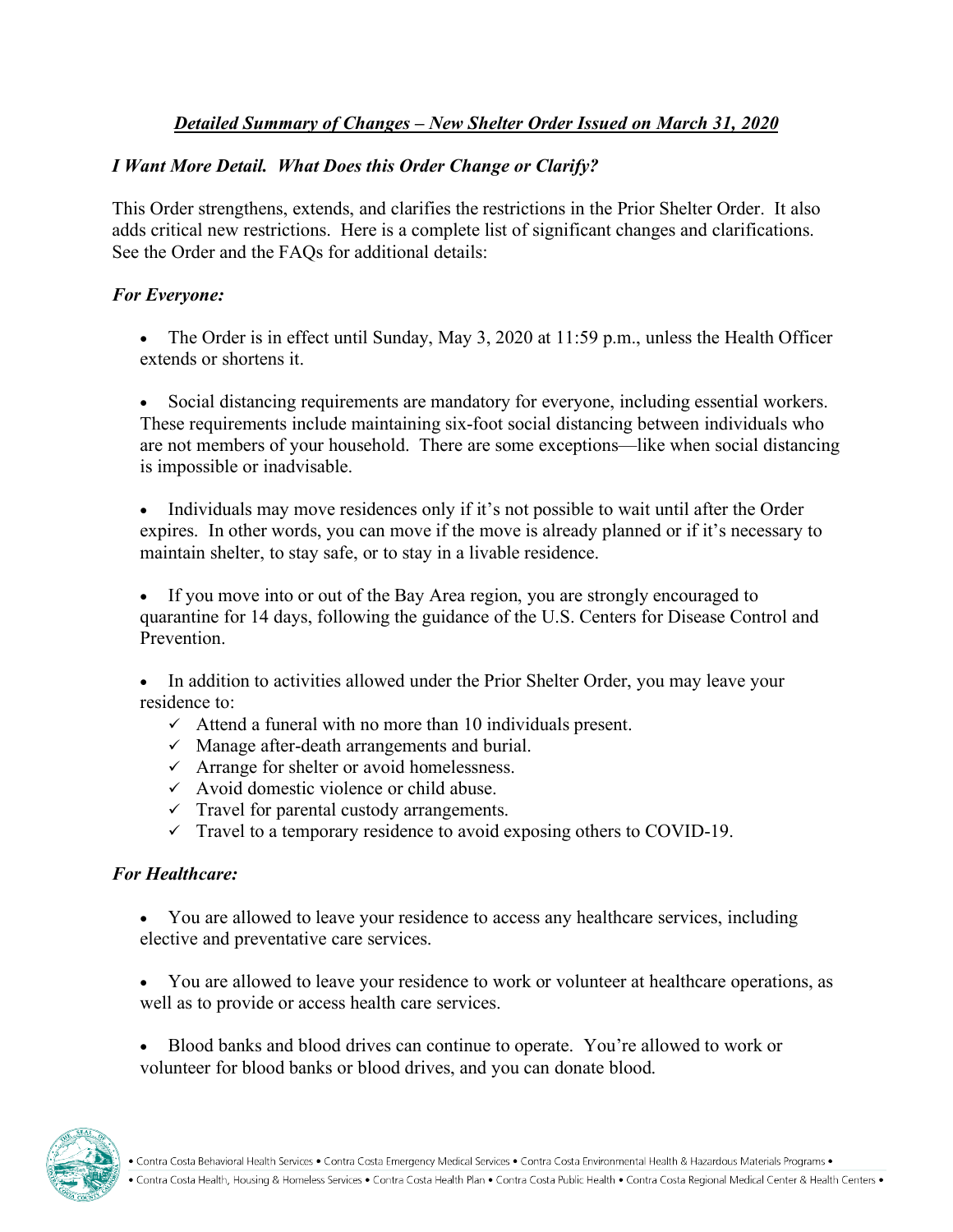## *For Recreation:*

• If you visit a park, beach, or other open space area, you must follow any restrictions that the local authorities or managers have in place for that area. These restrictions might include measures like closing parking areas, restricting car access, limiting the number of visitors, or closing the area to public access entirely.

• You are not allowed to use recreational areas with high-touch equipment or areas for gathering outside of your residence. This includes playgrounds, picnic and barbecue areas, dog parks, and outdoor gym equipment.

Governments and other entities that manage recreational areas must close off public access to gathering areas and areas with high-touch equipment.

• You are not allowed to use shared recreational facilities outside of your residence, such as golf courses, basketball courts, tennis and pickle ball courts, rock parks, climbing walls, pools, spas, shooting and archery ranges, gyms, and disc golf.

- Governments and entities that manage shared recreational facilities must close them to public access.
- You are only allowed to engage in sports or activities that use shared equipment with members of your own household.

# *For Businesses:*

- New Requirements for All Essential Businesses:
	- $\checkmark$  Before Friday, April 3, 2020, essential businesses that continue to operate facilities in the County must create, post, and implement a Social Distancing Protocol for each facility frequented by employees or the public, using the template attached to the Order. Essential businesses must also provide a copy of their Social Distancing Protocol to all employees and must provide evidence of its implementation to any authority enforcing the Order on demand.
	- $\checkmark$  Essential businesses must maximize the number of employees who can work from home. Only those employees who cannot perform their job duties from home may work outside their homes.
	- $\checkmark$  Businesses with both essential and non-essential components must scale down operations to only the essential components. However, retail outlets that sell a significant proportion of essential goods like food, hygiene, and consumer household products may keep open to the public (and stock) the portions of their retail storefronts dedicated to non-essential products.

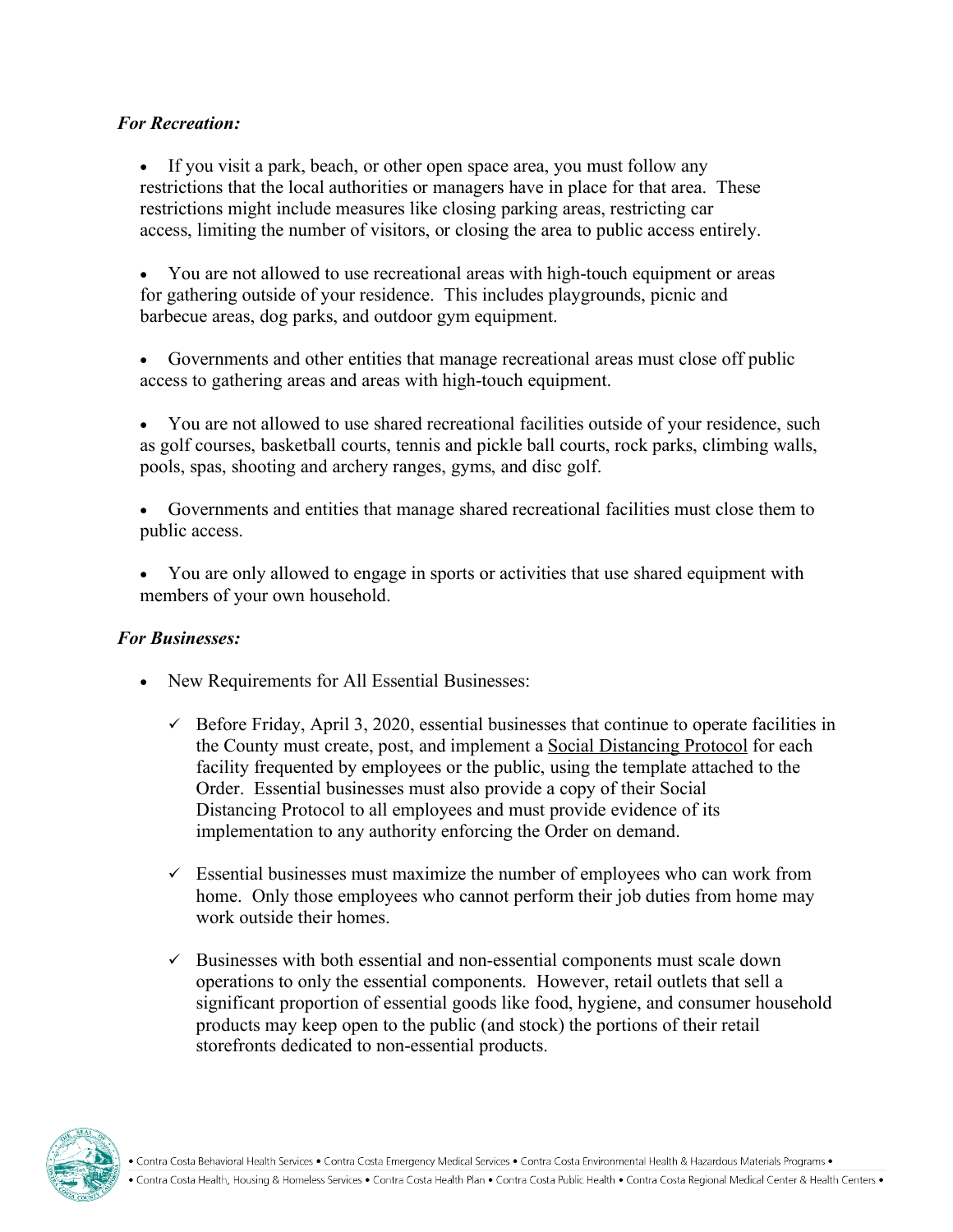- $\checkmark$  Essential businesses must follow industry-specific guidance issued by the Health Officer related to COVID-19.
- Removals from the List of Essential Businesses:
	- $\checkmark$  Businesses that supply products needed for people to work from home no longer qualify as essential businesses.
- Additions to the List of Essential Businesses:
	- $\checkmark$  Service providers that enable residential transactions, including real estate agents, escrow agents, notaries, and title companies. Residential viewings may only occur virtually, or if virtual viewing is impossible and the residence is unoccupied, by appointment with no more than two visitors from the same household and one person showing the unit.
	- $\checkmark$  Funeral home providers, mortuaries, cemeteries, and crematoriums.
	- $\checkmark$  Services to assist individuals in finding employment with essential businesses.
	- $\checkmark$  Moving services that facilitate residential or commercial moves allowed by the Order.
	- $\checkmark$  Rental car companies and rideshare services (including shared bicycles and scooters) providing services necessary for Essential Activities.
- Clarifications to the List of Essential Businesses:
	- $\checkmark$  Retailers that sell non-alcoholic beverages are essential businesses.
	- $\checkmark$  Establishments that sell multiple categories of specified essential products (unprepared food, pet supplies, hygienic products, and household consumer products necessary for sanitation, habitability, or operation of residences) are essential businesses if they sell a significant amount of those essential products. This includes, for instance, a liquor store that sells a significant amount of food.
	- $\checkmark$  Arborists, landscapers, gardeners, and similar service professionals are essential businesses, but only to provide services necessary to maintain the safety and healthy operation of a business or residence. This means they can provide services for fire prevention like weed abatement. But they cannot provide services that are cosmetic or that constitute general upkeep.
	- $\checkmark$  Gas stations, auto-supply, and auto-repair businesses, and auto dealerships may operate only to provide auto-supply and auto-repair services (and not, for example, car washes or onsite car sales).

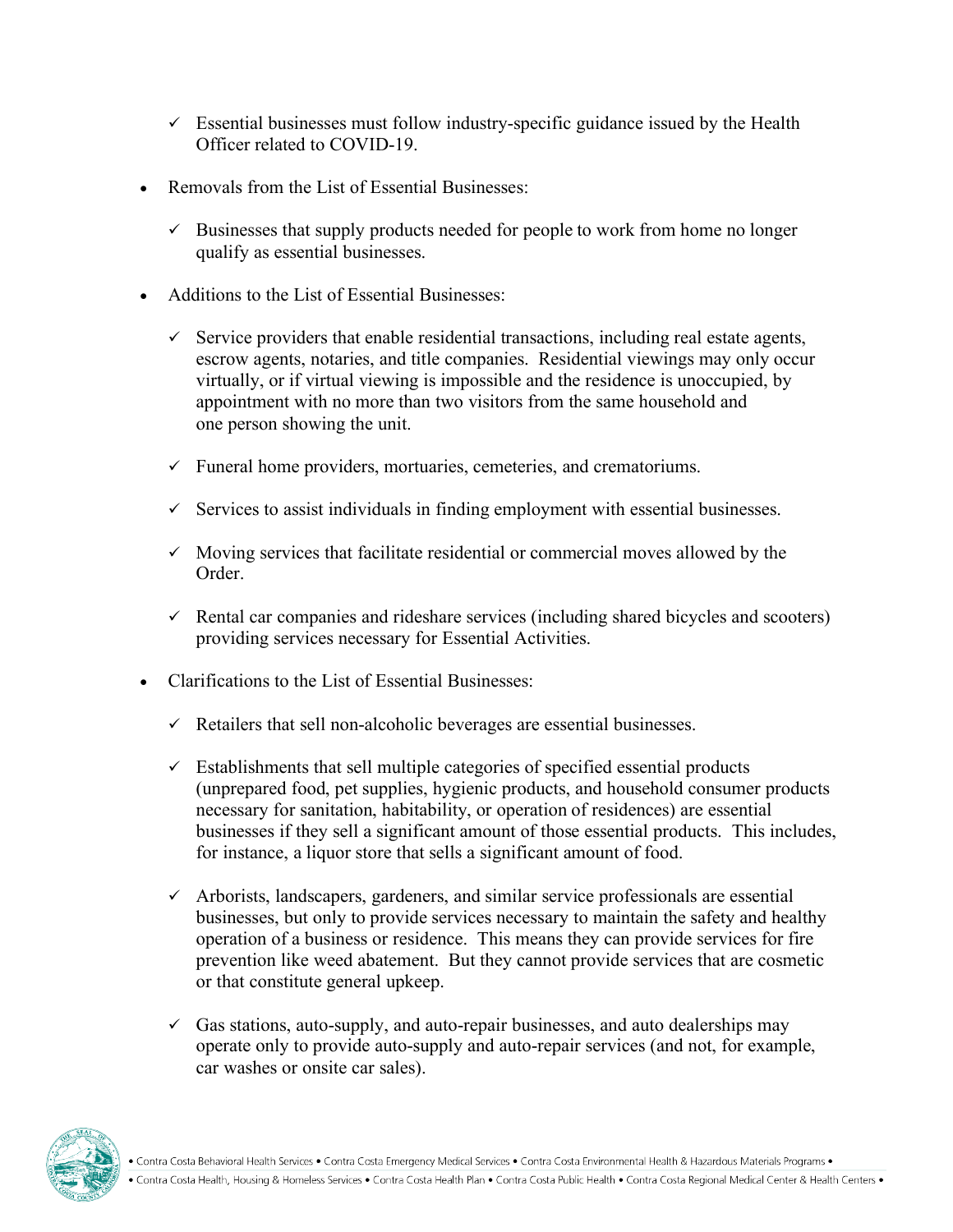- $\checkmark$  Only essential businesses can pick up orders from non-essential retail storefronts, and only if those orders are necessary to their business operation. Non-essential retailers are prohibited from providing curbside pickup service or onsite sales to members of the general public.
- $\checkmark$  Businesses are prohibited from operating facilities to manufacture or assemble nonessential products.
- $\checkmark$  Childcare facilities may only operate to provide childcare to children or dependents of workers exempt under the Order, including volunteers and contractors (e.g. employees of essential businesses, workers who must leave their residence to perform minimum basic operations, and workers performing essential governmental functions). Non-exempt workers cannot use childcare facilities.
- Clarifications for Non-Essential Businesses:
	- $\checkmark$  Non-essential businesses may deliver existing inventory directly to residences or other businesses.
	- $\checkmark$  Minimum basic operations include activities necessary to maintain the safety and sanitation of the business, as well as previously listed functions.

# *Essential Infrastructure:*

- Essential infrastructure is clarified to include solid waste facilities (including collection, removal, disposal, and processing facilities), cemeteries, mortuaries, and crematoriums.
- The Order removes public works construction and construction of housing from the list of essential infrastructure. Construction is restricted to the types of projects described below.

# *Construction:*

- Construction is restricted to the following types of projects:
	- $\checkmark$  Projects immediately necessary to the maintenance, operation, or repair of essential infrastructure. This means that construction related to essential infrastructure is not allowed if the infrastructure will not be ready for an extended period of time. The expansion of an infrastructural facility that will not be completed for a year, for example, is not fulfilling an immediate need.
	- $\checkmark$  Projects associated with healthcare operations, but only if the construction is directly related to the COVID-19 response.
	- $\checkmark$  Affordable housing, including multi-unit or mixed-use development with at least 10% income-restricted units. Other residential construction is not permitted.

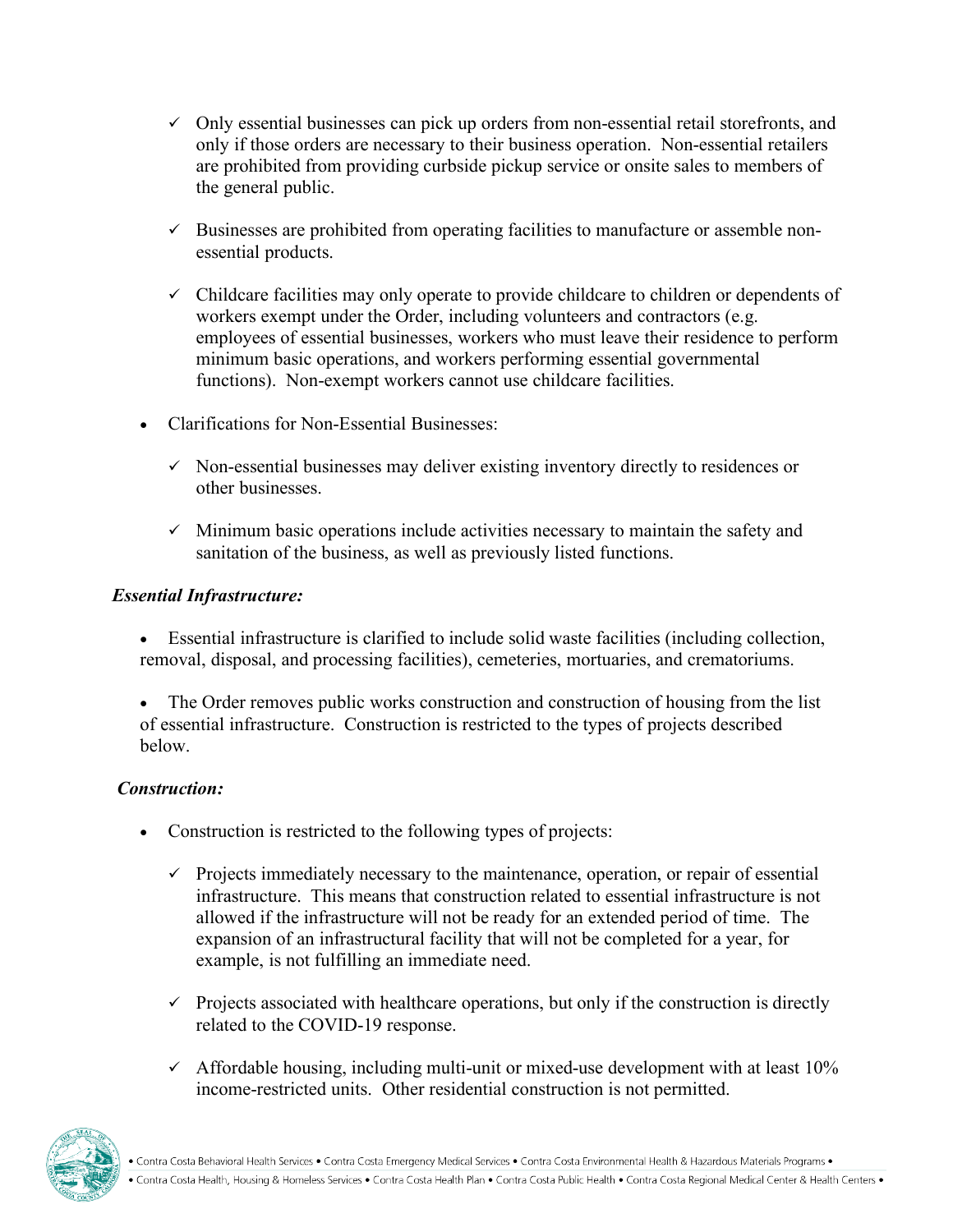- $\checkmark$  Public works projects, but only if they are specifically designated as an essential governmental function by the lead governmental agency.
- $\checkmark$  Shelters and temporary housing, but not including hotels or motels.
- $\checkmark$  Projects immediately necessary to provide critical non-commercial services to those experiencing homelessness, elderly persons, persons who are economically disadvantaged, and persons with special needs.
- $\checkmark$  Construction strictly necessary to ensure that a site that is shut down under this Oder is safe and secure.
- $\checkmark$  Construction or repair necessary to ensure that a residence or a building containing essential businesses is safe, sanitary, and habitable if that work cannot be reasonably delayed.

# *Social Distancing Requirements:*

The Order expands and clarifies the list of social distancing requirements. These requirements now include:

- $\checkmark$  Maintaining at least six-foot social distancing from other individuals who are not part of your household;
- $\checkmark$  Frequently washing your hands with soap and water for at least 20 seconds or using hand sanitizer recognized by the CDC to be effective in combatting COVID-19;
- $\checkmark$  Covering cough and sneezes with a tissue or fabric or, it that's not possible, coughing or sneezing into your sleeve or elbow (not into your hands); and
- $\checkmark$  Avoiding all social interaction outside your home when you're sick with a fever or cough.

Social distancing requirements are mandatory, except between members of the same family or living unit. Everyone must strictly comply with the social distancing requirements when they're not in their home unless the Order specifically allows otherwise. Exceptions are for activities where strict social distancing is impossible or inadvisable, like:

- $\checkmark$  When providing care (including childcare, adult or senior care, care to individuals with special needs, and patient care);
- $\checkmark$  When the work of essential businesses, essential governmental functions, or provision of minimum basic operations requires some amount of closer contact;